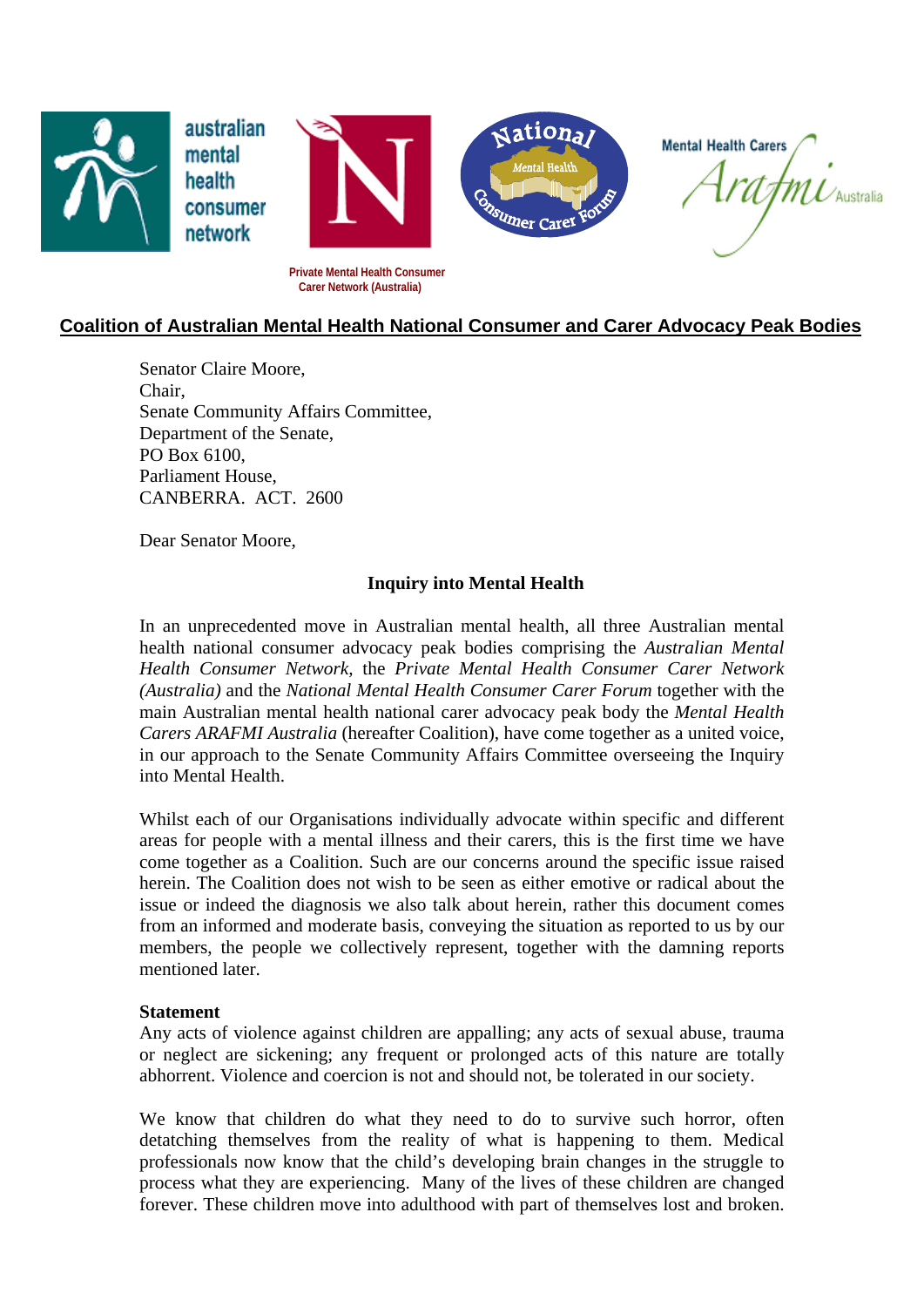Because of their experiences, untold numbers end up in the mental health system. What becomes of these shattered adults?

#### **Call for Action**

We are calling on the Senate Community Affairs Committee and providing herewith information for the impetus to recommend at the highest level of federal and state Governments through the COAG process, the establishment of a **Taskforce** as a matter of urgency comprising politicians, representatives of Commonwealth and State Governments and the private sector, expert mental health consumers and carers, expert psychiatrists and other professionals to inform Australian mental health services both public and private, as to the best way to treat and care for these people and how best to support their carers. The Taskforce must have the capabilities to mandate implementation of recommendations. There must also be components for accountability; conceptual, service-level, system-level. We have noted a number of historic Reports and initiatives later in this document, but the climate both politically and within the Australian community has never been more imperative, than to act now.

We believe this is possible under the Committee's Terms of Reference in relation to: *2.(d) identifying any possible remaining gaps or shortfalls in funding and in the range of services available for people with mental illness.*

We are aware that Ms. Janne McMahon, Independent Chair of the Private Mental Health Consumer Carer Network (Australia) raised at the meeting with the Committee held in Adelaide, on Thursday 8 May 2008 the issue relevant to mental health consumers, of the correlation between childhood sexual abuse and the development of mental illness in adulthood. The Coalition is also aware of a substantial written Submission and subsequent appearance before the Senate Select Committee on Mental Health in 2006 of Ms. Merinda Epstein on the same issue and that Committee's Report, in particular Recommendations 13 dot point 8, 36, 48 and 79. We also understand that the Committee's Secretariat would have facilitated by now, a discussion between the Committee's Chair Senator Moore and Dr. Martha Kent, a Clinical Psychiatrist in South Australia with considerable interest, clinical expertise and system experience around this issue.

As expressed by Ms. McMahon at her meeting with the Committee, the result of the trauma is often a diagnosable mental illness known as Borderline Personality Disorder with around 90% being women, and between 70-95% having histories of childhood sexual abuse, trauma and neglect. Apart from an identified association with depression, anxiety or mood disorders, obsessive behaviour and other mental illnesses, adult survivors often seen by psychiatrists are diagnosed with Borderline Personality Disorder. Many psychiatrists though, choose not to label their patients with this diagnosis knowing that attitudes held by many health professionals will be counterproductive to their care. Beliefs and attitudes of staff within mental health services toward these people must change. It is no longer acceptable that people with this diagnosis be singled out from others with mental illness and treated in the main, in a dismissive and disparaging manner. Attitudes must change for clinical care to be effective.

People with this mental illness often need extensive mental health services, and in some areas account for a high percentage of psychiatric admissions to both inpatient and medical units, and heavy use of community mental health services. We are also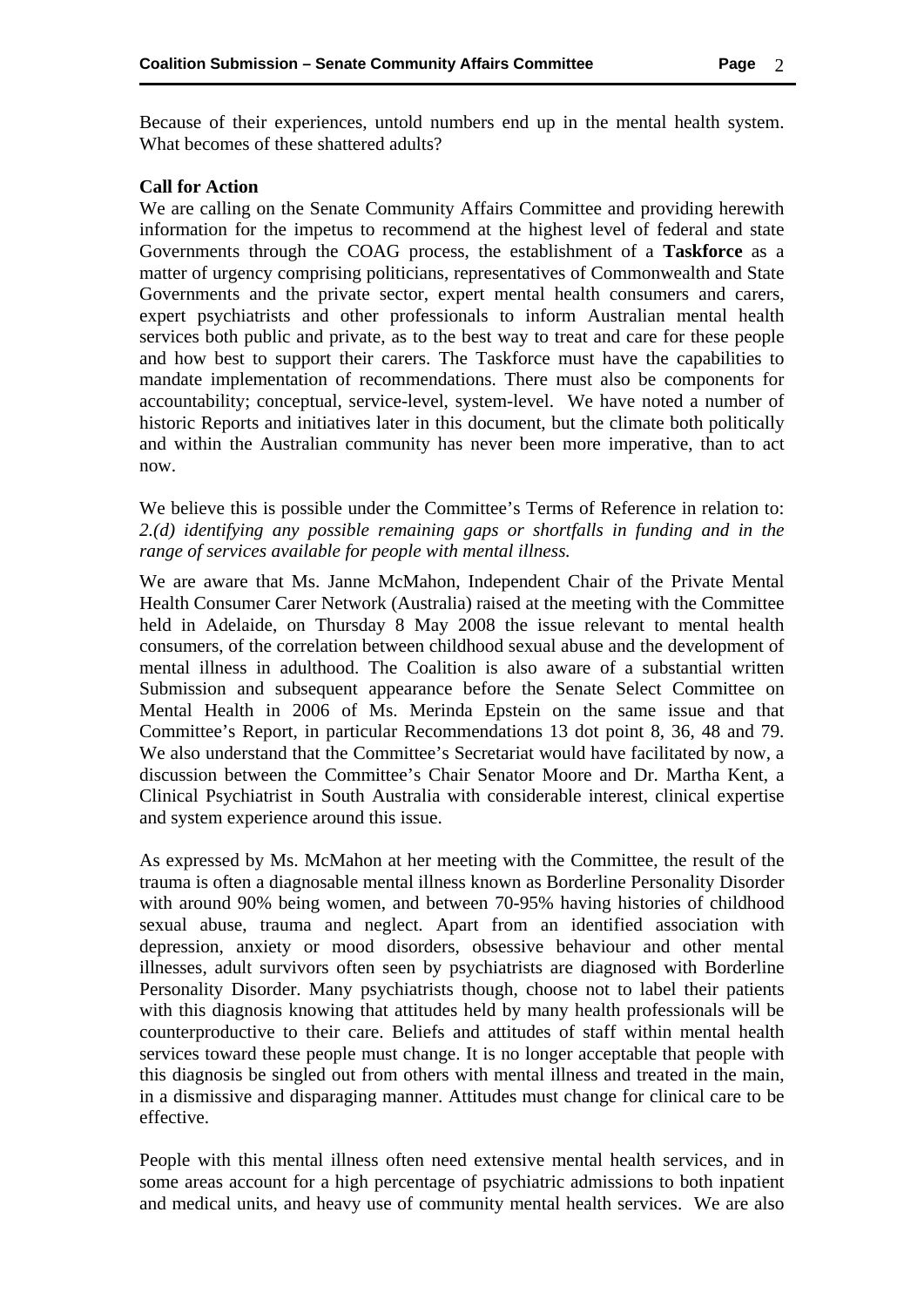aware of a very recent survey conducted by the Australian Psychological Society of their members that showed a number of GPs are referring people with this diagnosis under the COAG *Better Access* initiative to psychologists.

## **History**

 On the 8 August 2006 the Northern Territory Government established the *Board of Inquiry into the Protection of Aboriginal Children from Sexual Abuse.* The purpose of the Inquiry was to find better ways to protect Aboriginal children from sexual abuse. The Chief Minister publicly released the report *'Little Children are Sacred'* on 15 June 2007. Also in 2007, we saw the Howard Government's vigorous involvement to address the issue of child sexual abuse in the remote indigenous communities of the Northern Territory.

 A similar focus has just occurred in South Australia, with the release of former Supreme Court Justice, Commissioner Ted Mulligan's Report on the sexual abuse of children in state care. Within this Report Commission Mulligan stated that *'child sexual abuse is widespread, reporting rates are low and the effects can be devastating and last a lifetime'.* Of the people who gave evidence to this Inquiry, '*many said they had already experienced sexual, physical and emotional abuse in the family home, witnessed violence and alcoholism among adults, suffered the effects of poverty including transience or been neglected by their parents for various reasons, including mental illness'* The Premier of South Australia when tabling the report in state parliament said '*The report chronicles account after account of children robbed, not only of their innocence but of their past, their present and their future. The commission of inquiry has given people a chance to tell their stories, to have their truth about their lives acknowledged'.* 

A second Report by Commissioner Mulligan focussed on the indigenous communities on the Anangu Pitjantjatjara Yankunytjatjara (APY) lands in far north South Australia with sexual abuse in the remote community being *'widespread, devastating and a national disgrace'. 'In communities on the Lands, where petrol sniffing has destroyed a generation, and alcohol and drug abuse is prevalent, parents do not know how to care for and protect their children or have become unable to do so. These children are particularly vulnerable to sexual abuse.'* the Report found.

With this national focus of the extent and affect of child sexual abuse, trauma and neglect we believe that the timing has never been more compelling to put in place a number of national initiatives and the appropriate funding of those initiatives under the COAG process to address the issues around the correlation between childhood sexual abuse, trauma and neglect, the development in later life of mental illness most often known as Borderline Personality Disorder, and the treatment and care of people affected.

### **Facts**

Borderline Personality Disorder is a complex and serious mental illness that is far too often misunderstood. Many people with this mental illness find it difficult relating to others and to the world around them. This can be very distressing for the person and those who are close to them. This instability often disrupts family and work life, long-term planning, and the person's sense of self-identity. Impulsivity can be a feature of this mental illness with the abuse of alcohol and other drugs, excessive spending and gambling.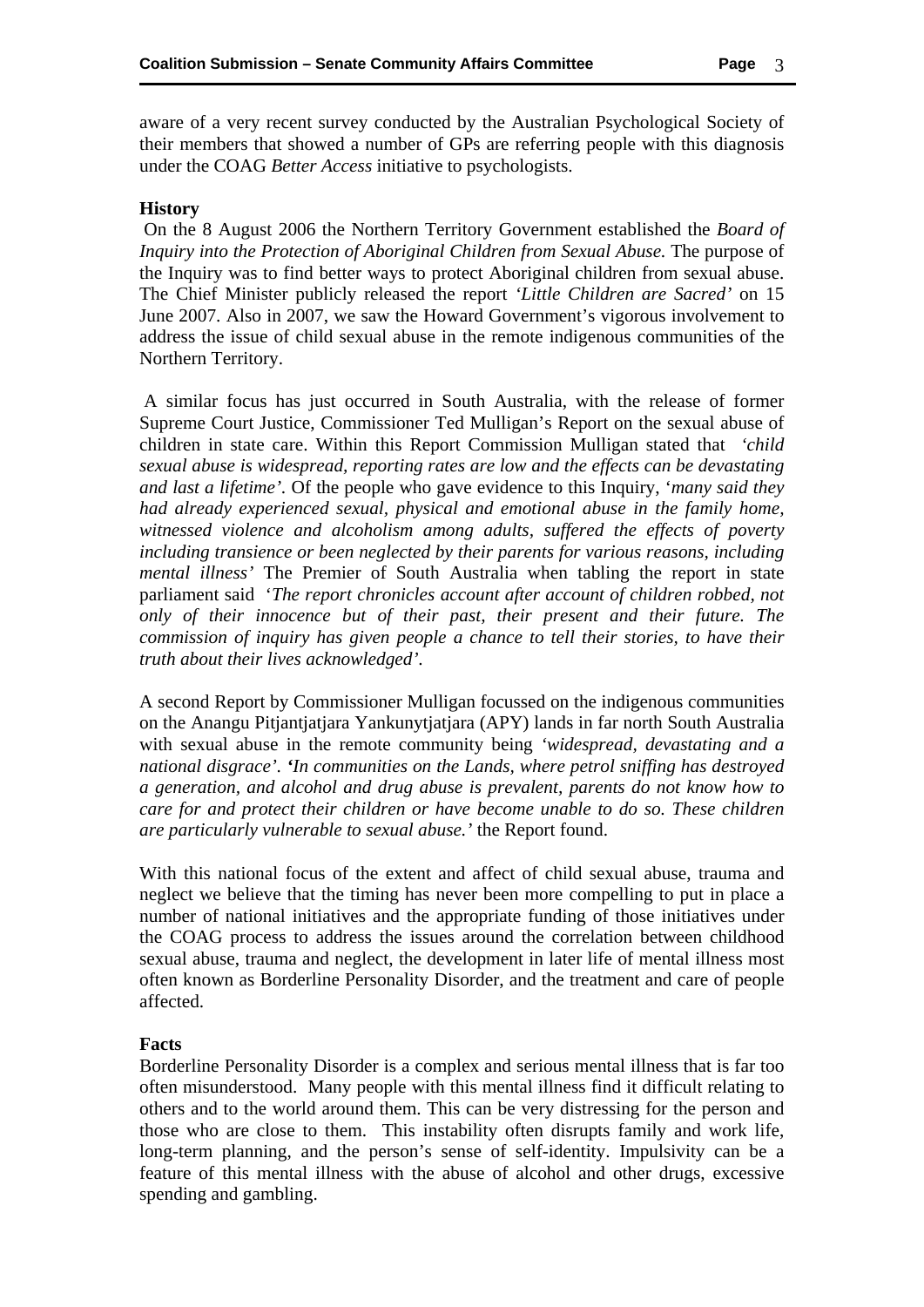Originally thought to be at the 'borderline' of psychosis, people with this mental illness suffer from an inability to regulate their emotions. While less well known that Schizophrenia or Bipolar Disorder, the rate of people suffering from Borderline Personality Disorder is considered to be as high as two and five per cent of the Australian population with the onset usually in mid to late teens or in early adulthood. There is a high rate of self-injury, as well as a significant rate of suicide attempts and a suicide rate similar to Schizophrenia. The important point to note is that people with Borderline Personality Disorder can get better. They can significantly improve with appropriate ongoing and often long-term treatment and support, which have been shown to work. It is important that people need choices in service delivery as to what best works for them with recovery often depending on what choices are available. Having Borderline Personality Disorder is not deliberate; people with this diagnosis do not choose to have it.

### **Rationale**

The National Mental Health Strategy established in 1992, articulated a way forward to reform mental health in this country. There is no mention of this group of consumers in mental health policy or the National Mental Health Strategy and sixteen years on, this is still not on the national agenda. Reference to Borderline Personality Disorder simply does not exist in many national and state policy documents and many consumers report that this refusal at jurisdictional and national level mirrors their experience as abused or neglected children – invisible, ignored, alone. Consumers with this diagnosis tell our Organisations that they are often subject to discrimination and stigmatisation from a system designed to care for them with many health professionals perceiving them as having a 'behavioural' problem rather than a legitimate mental illness.

### **This coalition is calling for the Taskforce, within mental health to:**

- 1) Tackle in adults, the effects of sexual abuse, trauma and neglect as children.
- 2) Develop trauma informed care, centred on the individual.
- 3) Address the diagnosis of Borderline Personality Disorder including:
	- a) The development of national research as to best, evidencebased practice including that being undertaken internationally, particularly in the United Kingdom.
	- b) Undertake national education and training of primary health and mental health professionals with the inclusion of expert consumers and carers as trainers.
	- c) Develop best practice protocols that are clear and inclusive.
	- d) Eliminate discrimination and stigmatisation within mental health services.
	- e) Establish state and territory-wide services with an emphasis on the diagnosis of Borderline Personality Disorder, that are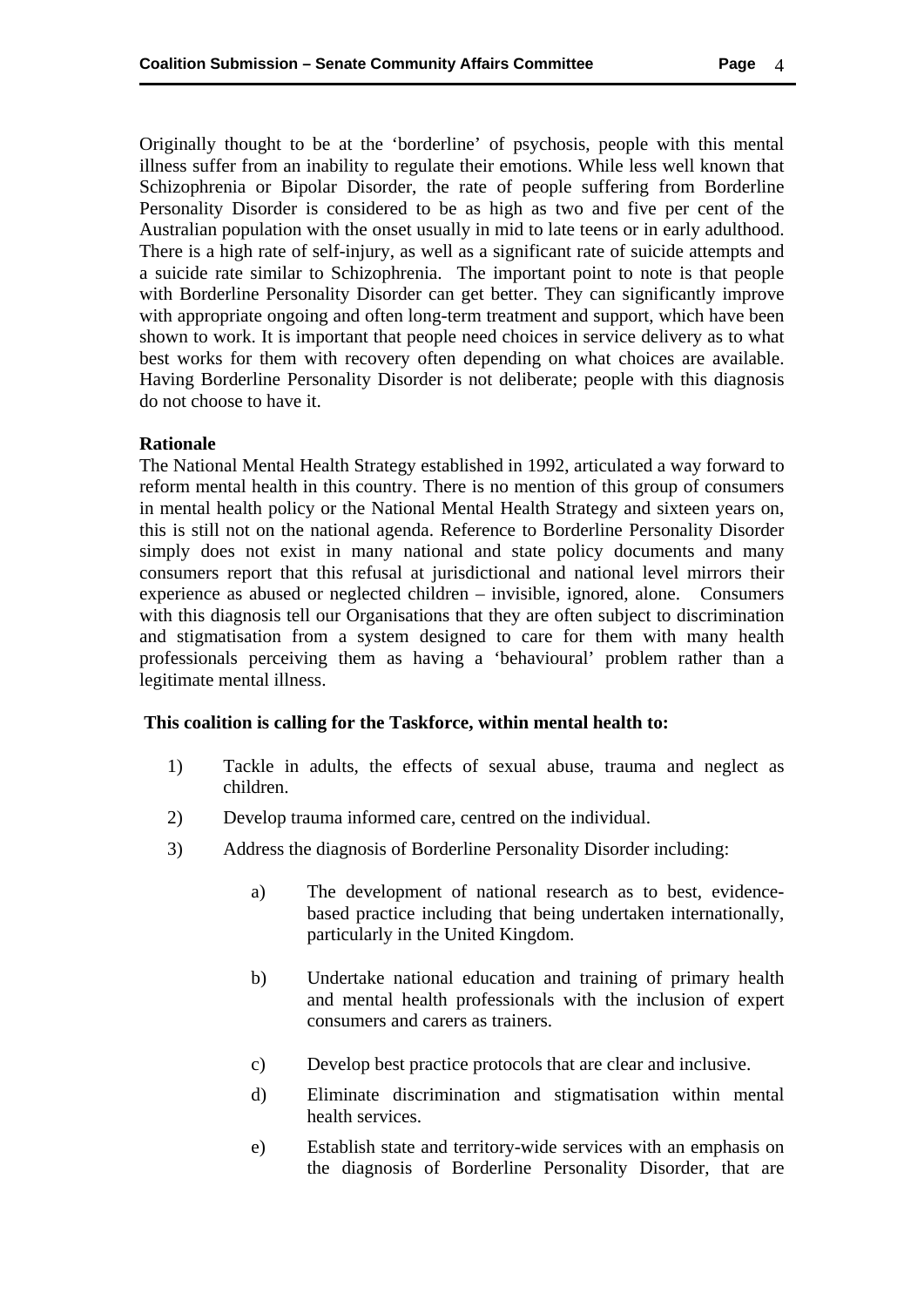sensitive to and supportive of, adults who experienced childhood sexual abuse, trauma and neglect.

- f) Establish information and support services specific to carers across both public and private mental health services, to enable carers to adequately support their family member and care for themselves.
- 4) Develop culturally specific protocols taking into consideration in particular the indigenous, refugee and the culturally and linguistically diverse (CALD) communities.
- 5) Undertake an extensive media campaign to educate the Australian community on the vulnerability of children and the way in which paedophiles act and operate.
- 6) Develop an inclusive educational module to children in early childhood settings including schools, to build resilience, strengths and awareness.
- 7) Implement an education strategy to help children develop a concept of personal safety.

# **Further imperatives**

- 1) We would like to see the membership of the Taskforce have as one of the members, Dr. Martha Kent, a Clinical Psychiatrist with considerable interest, clinical expertise and system experience. She has undertaken significant work within the public mental health sector in South Australia around this clinical issue and has a number of patients with this mental illness as part of her private clinical practice.
- 2) The membership of the Taskforce must also include Ms. Merinda Epstein a consumer and expert in this particular field with a number of published papers.
- 3) This Coalition calls for research, which has a broad scope including consumer perspective research.
- 4) Research must be trauma based to inform new practice.
- 5) We also call for strong consumer and carer participation, which we believe, is imperative if we are to see cultural changes in attitude, language and approach by health professionals and mental health services.
- 6) All service delivery, training and education must embrace recovery model principles.
- 7) The effects and demands on carers particularly of children, adolescents and adults suffering trauma caused by childhood experiences and presenting as Borderline Personality Disorder, must be acknowledged and investigated as to best practice to support them in their caring role.

### **Concerns**

This Coalition holds concerns that if the Taskforce and the associated research, training, education and service delivery is not particularly sensitive to the issues relating to those who are the victims of childhood sexual abuse, trauma and neglect we fear that people with a mental illness resulting from these events could feel further